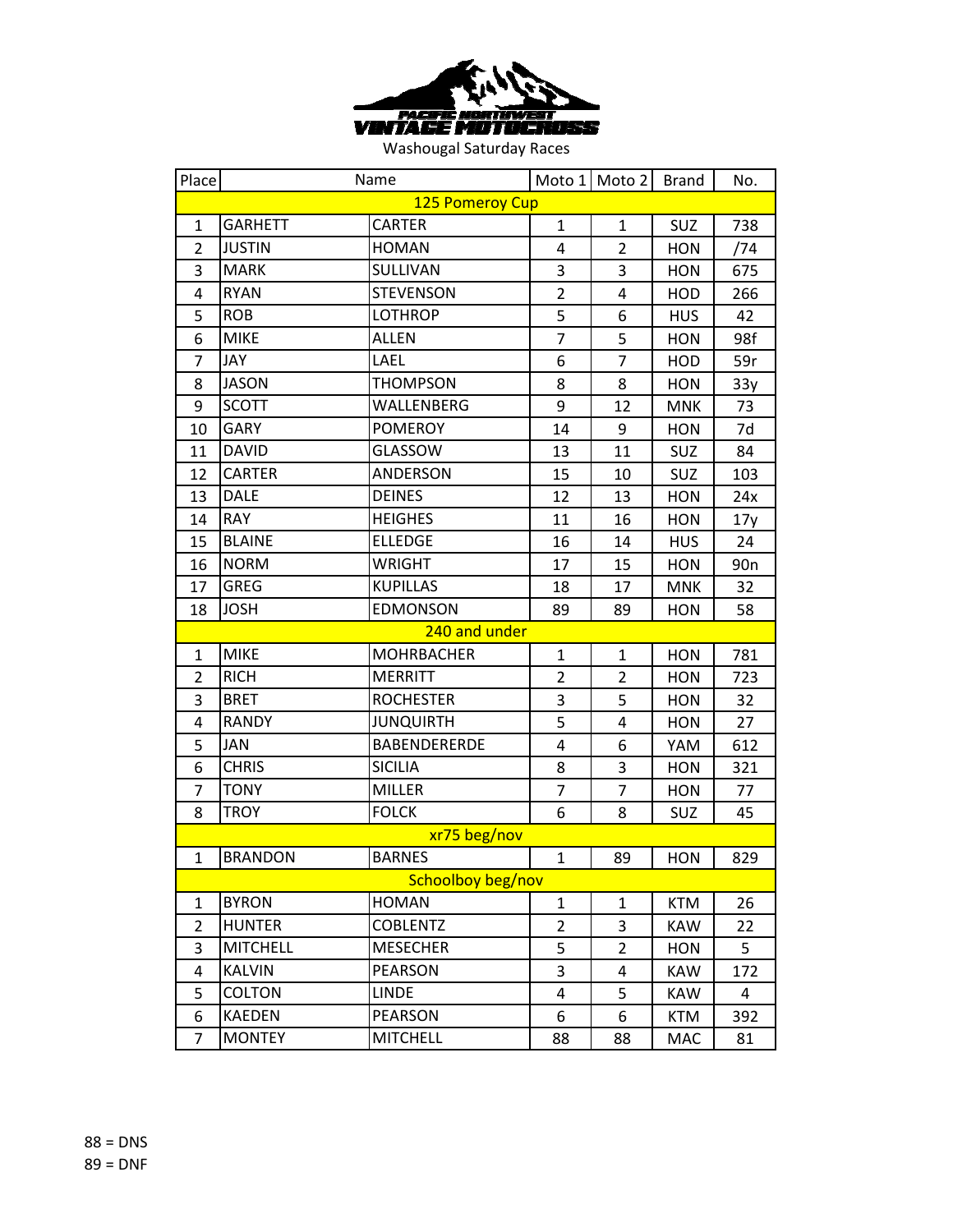

| Place                 |                 | Name                     |                | Moto 1 Moto 2           | <b>Brand</b> | No. |  |
|-----------------------|-----------------|--------------------------|----------------|-------------------------|--------------|-----|--|
| Women vintage beg/nov |                 |                          |                |                         |              |     |  |
| 1                     | <b>KRISTIN</b>  | <b>KOPPERT</b>           | $\mathbf{1}$   | $\mathbf{1}$            | SUZ          | 9   |  |
| $\overline{2}$        | <b>KATHY</b>    | <b>PATTERSON</b>         | $\overline{2}$ | $\overline{2}$          | <b>HON</b>   | 575 |  |
|                       |                 | <b>Women vintage int</b> |                |                         |              |     |  |
| 1                     | <b>MARIE</b>    | <b>ROBERTS</b>           | $\mathbf{1}$   | $\mathbf{1}$            | <b>KAW</b>   | 57  |  |
|                       |                 | <b>Women vintage exp</b> |                |                         |              |     |  |
| $\mathbf{1}$          | <b>ERIN</b>     | <b>GILKISON</b>          | $\mathbf{1}$   | $\mathbf{1}$            | <b>HON</b>   | 53y |  |
|                       |                 | +40 vintage beg/nov      |                |                         |              |     |  |
| 1                     | <b>JAY</b>      | LUKIN                    | $\mathbf{1}$   | $\mathbf{1}$            | HOD          | 211 |  |
|                       |                 | +40 vintage int          |                |                         |              |     |  |
| $\mathbf{1}$          | <b>BRIAN</b>    | <b>POMEROY</b>           | $\mathbf{1}$   | $\mathbf{1}$            | <b>BUL</b>   | 57  |  |
| $\overline{2}$        | <b>TOM</b>      | <b>SPISAK</b>            | $\overline{2}$ | $\overline{2}$          | YAM          | 59t |  |
|                       |                 | +40 vintage exp          |                |                         |              |     |  |
| $\mathbf{1}$          | <b>CHRIS</b>    | <b>CLARK</b>             | $\mathbf{1}$   | $\mathbf{1}$            | <b>CZ</b>    | 110 |  |
|                       |                 | +50 vintage beg/nov      |                |                         |              |     |  |
| $\mathbf{1}$          | <b>DAVID</b>    | <b>OSWALT</b>            | $\mathbf{1}$   | $\mathbf{1}$            | <b>HON</b>   | 44  |  |
| $\overline{2}$        | <b>JEFF</b>     | <b>ANDERSON</b>          | $\overline{2}$ | $\overline{2}$          | CAN          | 61  |  |
| 3                     | <b>GEORGE</b>   | <b>FULLER</b>            | 3              | 3                       | <b>HON</b>   | 7   |  |
| 4                     | <b>STEVE</b>    | <b>STURM</b>             | 88             | 4                       | YAM          | 84  |  |
|                       |                 | +50 vintage int          |                |                         |              |     |  |
| $\mathbf{1}$          | <b>DAVID</b>    | GLASSOW                  | $\mathbf{1}$   | $\overline{2}$          | <b>HON</b>   | 84  |  |
| $\overline{2}$        | <b>RAY</b>      | <b>HESS</b>              | 3              | $\mathbf{1}$            | CZ           | 97j |  |
| 3                     | <b>FRITZ</b>    | <b>GUENTHER</b>          | 4              | 3                       | MAC          | 22t |  |
| 4                     | <b>KEVIN</b>    | <b>BUELL</b>             | $\overline{2}$ | 88                      | <b>MAC</b>   | 6c  |  |
| 5                     | <b>JERRY</b>    | <b>WILSON</b>            | 88             | 89                      | <b>HON</b>   | 838 |  |
|                       |                 | +50 vintage exp          |                |                         |              |     |  |
| 1                     | <b>MARK</b>     | SULLIVAN                 | $\overline{2}$ | $\mathbf{1}$            | YAM          | 675 |  |
| $\overline{2}$        | <b>GRAYSON</b>  | <b>HART</b>              | $\mathbf{1}$   | 5                       | <b>HON</b>   | 72  |  |
| 3                     | <b>KELLY</b>    | <b>RAMBO</b>             | 5              | $\overline{2}$          | <b>KAW</b>   | 26  |  |
| 4                     | <b>CLARENCE</b> | <b>GARDNER</b>           | 4              | 3                       | <b>HON</b>   | 15  |  |
| 5                     | <b>RUSS</b>     | <b>HOEHN</b>             | 6              | $\overline{\mathbf{4}}$ | <b>CZ</b>    | 31n |  |
| 6                     | <b>DALLAS</b>   | <b>NYBLOD</b>            | 3              | 88                      | YAM          | 2y  |  |
| $\overline{7}$        | <b>ROBB</b>     | <b>MESECHEN</b>          | 89             | 89                      | <b>HUS</b>   | 73  |  |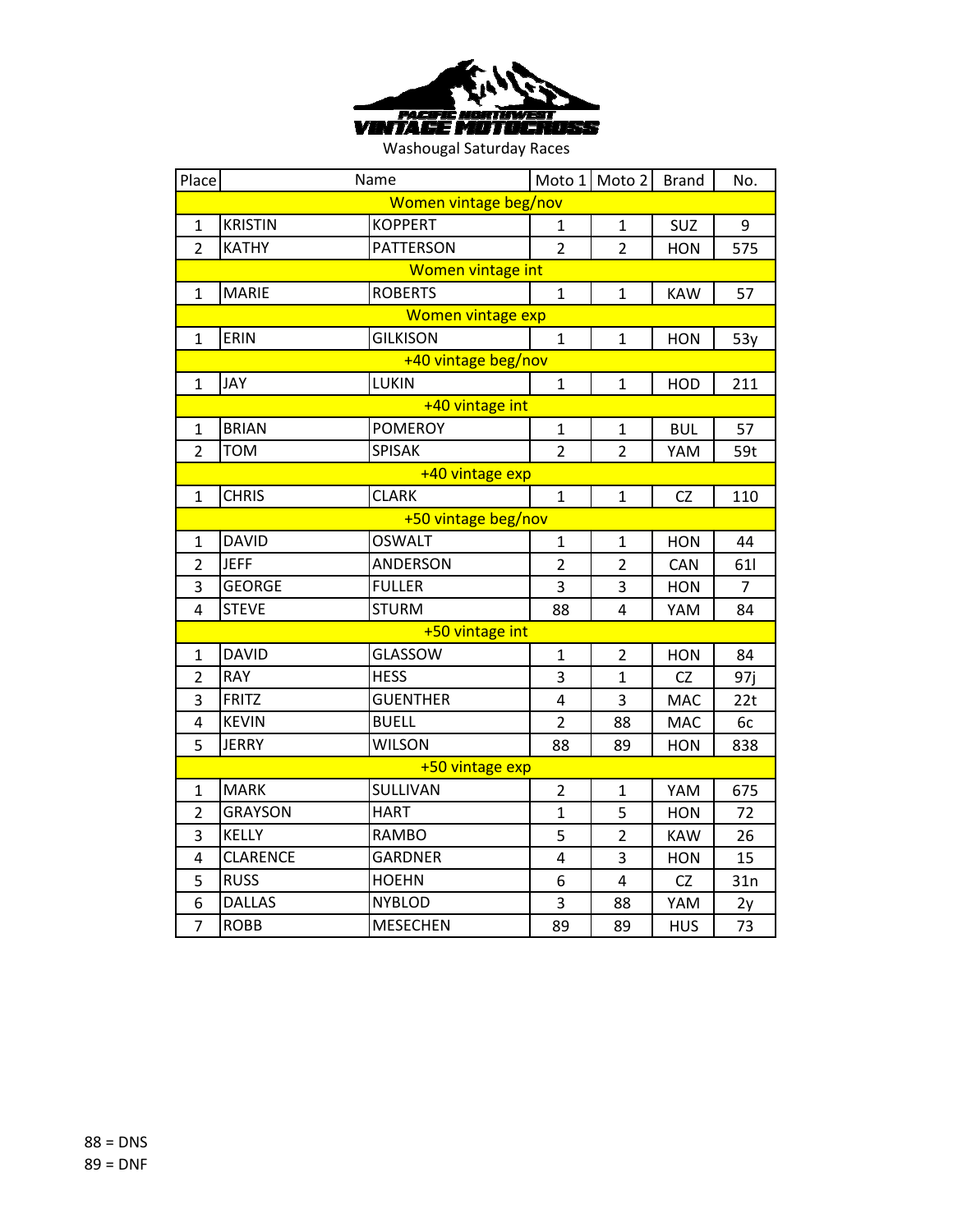

| Place               |                | Name                  |                | Moto 1 Moto 2  | <b>Brand</b> | No.             |
|---------------------|----------------|-----------------------|----------------|----------------|--------------|-----------------|
| +60 vintage beg/nov |                |                       |                |                |              |                 |
| 1                   | PHIL           | <b>PALMER</b>         | $\overline{2}$ | $\mathbf{1}$   | YAM          | 9               |
| $\overline{2}$      | <b>DENNIS</b>  | <b>RHODES</b>         | 4              | $\overline{2}$ | <b>HUS</b>   | 147             |
| 3                   | <b>FORREST</b> | <b>TONKINS</b>        | $\mathbf{1}$   | 5              | <b>KAW</b>   | $\overline{2}$  |
| 4                   | <b>RANDY</b>   | <b>KNOPP</b>          | 3              | $\overline{4}$ | <b>HON</b>   | 98              |
| 5                   | JIM            | <b>MERCIER</b>        | 5              | 3              | MAC          | 69              |
| 6                   | <b>MARTY</b>   | <b>GREGORY</b>        | 7              | 6              | <b>BUL</b>   | 48g             |
| $\overline{7}$      | <b>MICHAEL</b> | CARPENTER             | 8              | $\overline{7}$ | <b>HON</b>   | 330             |
| 8                   | LARRY          | LOGSDON               | 6              | 89             | <b>CAN</b>   | 51              |
|                     |                | +60 vintage int       |                |                |              |                 |
| $\mathbf{1}$        | <b>JERRY</b>   | <b>EBERT</b>          | $\mathbf{1}$   | $\mathbf{1}$   | <b>MAC</b>   | 7               |
| 2                   | <b>BLAINE</b>  | <b>ELLEDGE</b>        | $\overline{2}$ | $\overline{2}$ | <b>HUS</b>   | 24              |
| 3                   | <b>GEORGE</b>  | <b>BELANGER</b>       | 4              | 3              | SUZ          | 754             |
| 4                   | <b>RANDY</b>   | <b>GARRETT</b>        | 5              | 4              | YAM          | 22              |
| 5                   | <b>NORM</b>    | <b>WRIGHT</b>         | 3              | 88             | PEN          | 90 <sub>n</sub> |
|                     |                | +60 vintage exp       |                |                |              |                 |
| 1                   | <b>CHET</b>    | <b>MALITO</b>         | $\overline{2}$ | $\mathbf{1}$   | <b>KAW</b>   | 38m             |
| $\overline{2}$      | <b>RUSS</b>    | <b>HOEHN</b>          | 3              | $\overline{2}$ | CZ           | 31n             |
| 3                   | <b>DOUG</b>    | RIDDLE                | 4              | 3              | CZ           | 70              |
| 4                   | <b>TIM</b>     | SULLIVAN              | 5              | $\overline{4}$ | <b>CZ</b>    | 507             |
| 5                   | <b>DAVE</b>    | <b>EAKIN</b>          | $\mathbf{1}$   | 89             | <b>HON</b>   | 72              |
| 6                   | <b>CRAIG</b>   | <b>HAGER</b>          | 6              | 89             | <b>HON</b>   | 53c             |
|                     |                | 100cc vintage beg/nov |                |                |              |                 |
| 1                   | JAY            | <b>LUKIN</b>          | $\mathbf{1}$   | $\mathbf{1}$   | HOD          | 211             |
|                     |                | 100cc vintage exp     |                |                |              |                 |
| 1                   | <b>GARY</b>    | <b>CARTER</b>         | 1              | $\mathbf{1}$   | SUZ          | 12              |
| $\overline{2}$      | <b>RANDY</b>   | <b>JUNQUIRTH</b>      | 89             | 89             | YAM          | 5               |
|                     |                | 125 vintage beg/nov   |                |                |              |                 |
| 1                   | <b>FORREST</b> | <b>TONKINS</b>        | $\mathbf{1}$   | $\mathbf{1}$   | <b>KAW</b>   | 33y             |
| $\overline{2}$      | <b>JEFF</b>    | <b>ANDERSON</b>       | $\overline{2}$ | $\overline{2}$ | CAN          | 611             |
| 3                   | <b>GEORGE</b>  | <b>FULLER</b>         | 3              | 3              | <b>HON</b>   | 7               |
|                     |                | 125 vintage int       |                |                |              |                 |
| 1                   | <b>GRAYSON</b> | <b>HART JR</b>        | $\mathbf{1}$   | $\mathbf{1}$   | <b>HON</b>   | 547             |
| $\overline{2}$      | CARTER         | <b>ANDERSON</b>       | $\overline{2}$ | $\overline{2}$ | SUZ          | 103             |
| 3                   | <b>TODD</b>    | <b>BOHNET</b>         | 3              | 3              | <b>HUS</b>   | 266b            |
|                     |                | 250 vintage beg/nov   |                |                |              |                 |
| 1                   | <b>JOSH</b>    | <b>KNOPP</b>          | 1              | $\mathbf{1}$   | <b>HON</b>   | 171             |
| $\overline{2}$      | JIM            | <b>BARNES JR</b>      | $\overline{2}$ | $\overline{2}$ | <b>HON</b>   | 22              |
| 3                   | <b>DENNIS</b>  | <b>RHODES</b>         | 3              | 3              | <b>HUS</b>   | 147             |
| 4                   | <b>MICHAEL</b> | CARPENTER             | 4              | $\overline{a}$ | <b>HON</b>   | 330             |
| 5                   | ZACK           | <b>WILSON</b>         | 89             | 89             | <b>HON</b>   | 838             |

 = DNS = DNF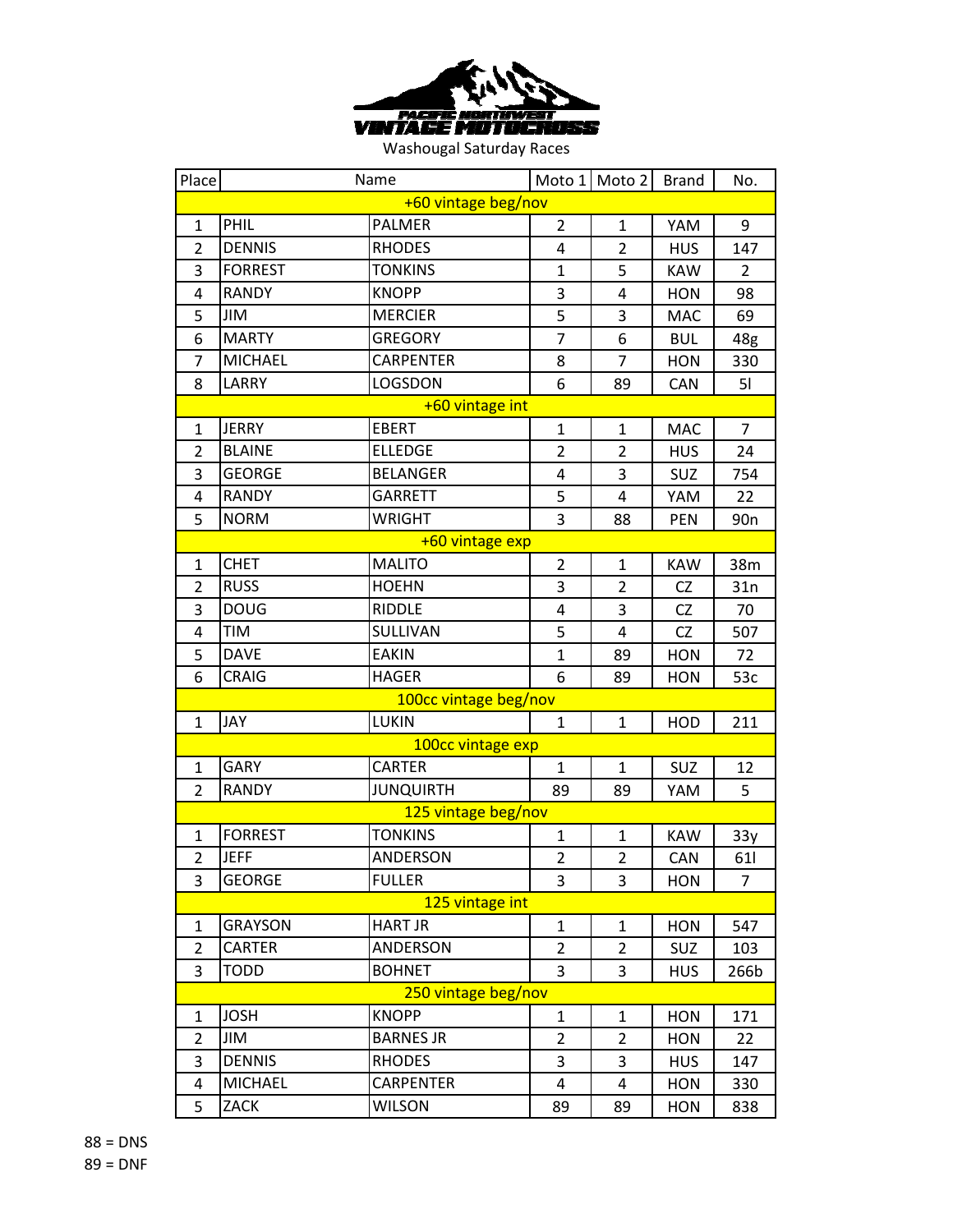

| Place           |                 | Name                        |                | Moto 1 Moto 2  | <b>Brand</b> | No. |  |
|-----------------|-----------------|-----------------------------|----------------|----------------|--------------|-----|--|
| 250 vintage int |                 |                             |                |                |              |     |  |
| 1               | <b>CURT</b>     | <b>SNIDER</b>               | 1              | 1              | <b>HON</b>   | 221 |  |
| $\overline{2}$  | ERIN            | <b>GILKISON</b>             | $\overline{2}$ | $\overline{2}$ | <b>HON</b>   | 53y |  |
| 3               | <b>GREG</b>     | <b>KUPILLAS</b>             | 3              | 3              | <b>HUS</b>   | 32  |  |
|                 |                 | 250 vintage exp             |                |                |              |     |  |
| 1               | <b>SEAN</b>     | <b>LIGHT</b>                | $\mathbf{1}$   | $\mathbf{1}$   | <b>CZ</b>    | 38w |  |
| $\overline{2}$  | <b>CHAD</b>     | <b>NOAH</b>                 | 3              | $\overline{2}$ | <b>HUS</b>   | 266 |  |
| 3               | <b>CLARENCE</b> | <b>GARDNER</b>              | $\overline{2}$ | 3              | <b>HON</b>   | 15  |  |
| 4               | <b>GRAYSON</b>  | HART                        | 88             | 89             | <b>HON</b>   | 72  |  |
|                 |                 | Inter-Am beg/nov            |                |                |              |     |  |
| 1               | <b>SPENCER</b>  | <b>FORTNER</b>              | $\mathbf{1}$   | $\mathbf{1}$   | YAM          | 67  |  |
|                 |                 | Inter-Am int                |                |                |              |     |  |
| 1               | <b>SEAN</b>     | <b>CHASE</b>                | $\overline{2}$ | $\mathbf{1}$   | <b>RIC</b>   | 9   |  |
| 2               | <b>MARK</b>     | <b>HECTOR</b>               | $\mathbf{1}$   | $\overline{2}$ | <b>MAC</b>   | 40  |  |
|                 |                 | Inter-Am exp                |                |                |              |     |  |
| 1               | <b>SCOTT</b>    | <b>KOCH</b>                 | $\mathbf{1}$   | $\mathbf{1}$   | <b>CZ</b>    | 79y |  |
|                 |                 | 4-stroke vintage beg/nov    |                |                |              |     |  |
| $\mathbf{1}$    | <b>CURTIS</b>   | <b>HAGER</b>                | 1              | 89             | <b>HON</b>   | 53c |  |
|                 |                 | 4-stroke vintage int        |                |                |              |     |  |
| 1               | <b>SEAN</b>     | <b>CHASE</b>                | $\mathbf{1}$   | $\mathbf{1}$   | <b>RIC</b>   | 9   |  |
|                 |                 | 4-stroke vintage exp        |                |                |              |     |  |
| $\mathbf{1}$    | <b>DALLAS</b>   | <b>NYBLOD</b>               | $\mathbf{1}$   | $\mathbf{1}$   | <b>JAW</b>   | 2y  |  |
| 2               | <b>BOBBY</b>    | <b>GRAVELY</b>              | 2              | $\overline{2}$ | <b>HON</b>   | 95  |  |
|                 |                 | Vintage Open Age beg/nov    |                |                |              |     |  |
| $\mathbf{1}$    | <b>MICHAEL</b>  | <b>CARPENTER</b>            | $\mathbf{1}$   | $\mathbf{1}$   | <b>HON</b>   | 330 |  |
|                 |                 | <b>Vintage Open Age int</b> |                |                |              |     |  |
| 1               | <b>NICK</b>     | CALDWELL                    | $\mathbf{1}$   | $\mathbf{1}$   | <b>MAC</b>   | 30y |  |
|                 |                 | <b>Vintage Open Age exp</b> |                |                |              |     |  |
| 1               | <b>GARY</b>     | <b>POMEROY</b>              | $\mathbf{1}$   | $\mathbf{1}$   | <b>BUL</b>   | 101 |  |
| $\overline{2}$  | <b>SEAN</b>     | <b>LIGHT</b>                | $\overline{2}$ | $\overline{2}$ | CZ           | 38w |  |
|                 |                 | Open vintage int            |                |                |              |     |  |
| $\mathbf{1}$    | <b>NICK</b>     | CALDWELL                    | $\mathbf{1}$   | $\mathbf{1}$   | <b>MAC</b>   | 30y |  |
| 2               | <b>RAY</b>      | <b>HESS</b>                 | $\overline{2}$ | $\overline{2}$ | CZ           | 97j |  |
| 3               | <b>FRITZ</b>    | <b>GUENTHER</b>             | 3              | 3              | <b>MAC</b>   | 22t |  |
| 4               | <b>TOM</b>      | <b>SPISAK</b>               | 4              | $\overline{a}$ | YAM          | 59t |  |
| 5               | <b>LANCE</b>    | <b>CORNELL</b>              | 5              | 5              | YAM          | 45  |  |
|                 |                 | Open vintage exp            |                |                |              |     |  |
| $\mathbf 1$     | <b>RYAN</b>     | <b>STEVENSON</b>            | $\mathbf{1}$   | $\mathbf{1}$   | <b>HUS</b>   | 260 |  |
| 2               | <b>CHRIS</b>    | <b>CLARK</b>                | $\overline{2}$ | $\overline{2}$ | CZ           | 110 |  |
| 3               | <b>KELLY</b>    | YOUNG                       | 3              | 3              | YAM          | 3x  |  |
| 4               | <b>ROBB</b>     | <b>MESECHEN</b>             | 4              | $\overline{a}$ | <b>HUS</b>   | 5   |  |

 = DNS = DNF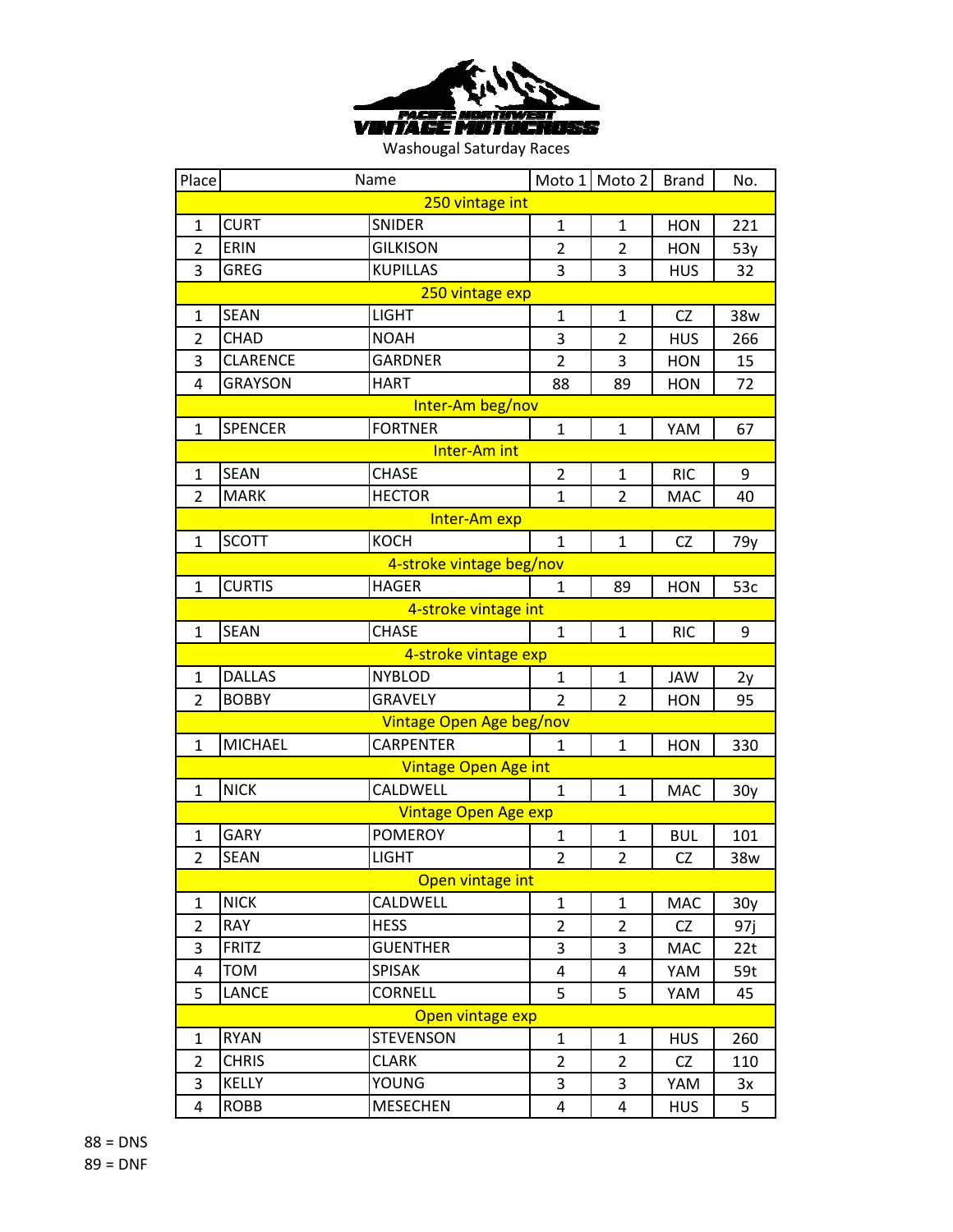

| Place          |                | Name                    |                | Moto 1 Moto 2  | <b>Brand</b> | No.            |
|----------------|----------------|-------------------------|----------------|----------------|--------------|----------------|
|                |                | Saturday Evo beg/nov    |                |                |              |                |
| 1              | <b>WYATT</b>   | <b>HADALLER</b>         | 1              | $\overline{2}$ | <b>KTM</b>   | 723            |
| $\overline{2}$ | <b>CONNER</b>  | <b>TALLENT</b>          | 4              | $\mathbf{1}$   | YAM          | 72             |
| 3              | <b>LUKE</b>    | CHASE                   | 3              | 3              | <b>HUS</b>   | 18             |
| 4              | <b>KEVIN</b>   | <b>MCCOY</b>            | $\overline{2}$ | 4              | YAM          | 168            |
| 5              | <b>WARREN</b>  | <b>CHASE</b>            | 5              | 5              | <b>HUS</b>   | 181            |
| 6              | <b>PAYTON</b>  | <b>HOLTOM</b>           | 8              | 6              | YAM          | 5              |
| $\overline{7}$ | <b>ED</b>      | <b>SHELTER</b>          | 9              | $\overline{7}$ | YAM          | $\overline{2}$ |
| 8              | <b>DAN</b>     | <b>HOLLAND</b>          | 10             | 8              | YAM          | 57             |
| 9              | <b>STEPHEN</b> | <b>CHASE</b>            | 6              | 13             | <b>HUS</b>   | 64             |
| 10             | <b>JON</b>     | <b>BARTRAM</b>          | 13             | 10             | YAM          | 87             |
| 11             | <b>STEVE</b>   | <b>SCHIBIG</b>          | $\overline{7}$ | 16             | YAM          | 600            |
| 12             | <b>SHERI</b>   | <b>MILLER</b>           | 16             | 9              | <b>HON</b>   | 77             |
| 13             | <b>TANYA</b>   | <b>FISHEL</b>           | 15             | 11             | YAM          | 216            |
| 14             | <b>KRIS</b>    | <b>BABENDERERDE</b>     | 14             | 12             | YAM          | 128            |
| 15             | <b>MATT</b>    | <b>RIGGS</b>            | 11             | 15             | <b>HON</b>   | 53             |
| 16             | <b>HENRY</b>   | <b>WINN</b>             | 17             | 14             | <b>HON</b>   | /2             |
| 17             | <b>STEVEN</b>  | <b>DUNLAVY II</b>       | 12             | 89             | YAM          | 63             |
| 18             | <b>DARRELL</b> | <b>MCCOY</b>            | 89             | 89             | YAM          | /168           |
| 19             | <b>TROY</b>    | <b>TALLENT</b>          | 89             | 89             | YAM          | 57             |
|                |                | <b>Saturday Evo int</b> |                |                |              |                |
| $\mathbf{1}$   | <b>NICK</b>    | CALDWELL                | $\mathbf{1}$   | $\mathbf{1}$   | <b>MAC</b>   | 39             |
| $\overline{2}$ | <b>GRAYSON</b> | <b>HART JR</b>          | $\overline{2}$ | $\overline{2}$ | <b>HUS</b>   | 38             |
| 3              | <b>JEFF</b>    | CRAWFORD                | 5              | 3              | YAM          | 411            |
| 4              | <b>BRIAN</b>   | <b>STOREY</b>           | 6              | 4              | <b>SUZ</b>   | 84             |
| 5              | <b>CARTER</b>  | ANDERSON                | 8              | 6              | SUZ          | 17             |
| 6              | <b>CRAIG</b>   | <b>INGRAM</b>           | $\overline{7}$ | $\overline{7}$ | <b>MAC</b>   | 82n            |
| 7              | <b>JEFF</b>    | <b>MCCLAIN</b>          | 4              | 11             | <b>HON</b>   | 671            |
| 8              | <b>BRUCE</b>   | <b>DEMING</b>           | 11             | 5              | YAM          | 155            |
| 9              | <b>SEAN</b>    | <b>RIDDLE</b>           | 9              | 8              | HON          | 953            |
| 10             | <b>JEFF</b>    | YOUNG                   | 10             | 9              | YAM          | 4х             |
| 11             | <b>GENE</b>    | <b>FOIDEL</b>           | 13             | 10             | <b>HON</b>   | 862            |
| 12             | <b>JEFF</b>    | <b>CONNER</b>           | 14             | 12             | MAC          | 54             |
| 13             | <b>TERRY</b>   | WILLIAMS                | 15             | 13             | <b>HUS</b>   | $\overline{7}$ |
| 14             | <b>JORDON</b>  | <b>WOODWORTH</b>        | 17             | 14             | MAC          | 24             |
| 15             | KEITH          | <b>FOIDEL</b>           | 3              | 89             | <b>HON</b>   | 857            |
| 16             | JAN            | <b>BABENDERERDE</b>     | 12             | 89             | YAM          | 612            |
| 17             | <b>PAT</b>     | <b>SAUGAR</b>           | 16             | 89             | <b>HUS</b>   | 35             |
| 18             | <b>BRET</b>    | <b>ROCHESTER</b>        | 89             | 89             | <b>SUZ</b>   | 21             |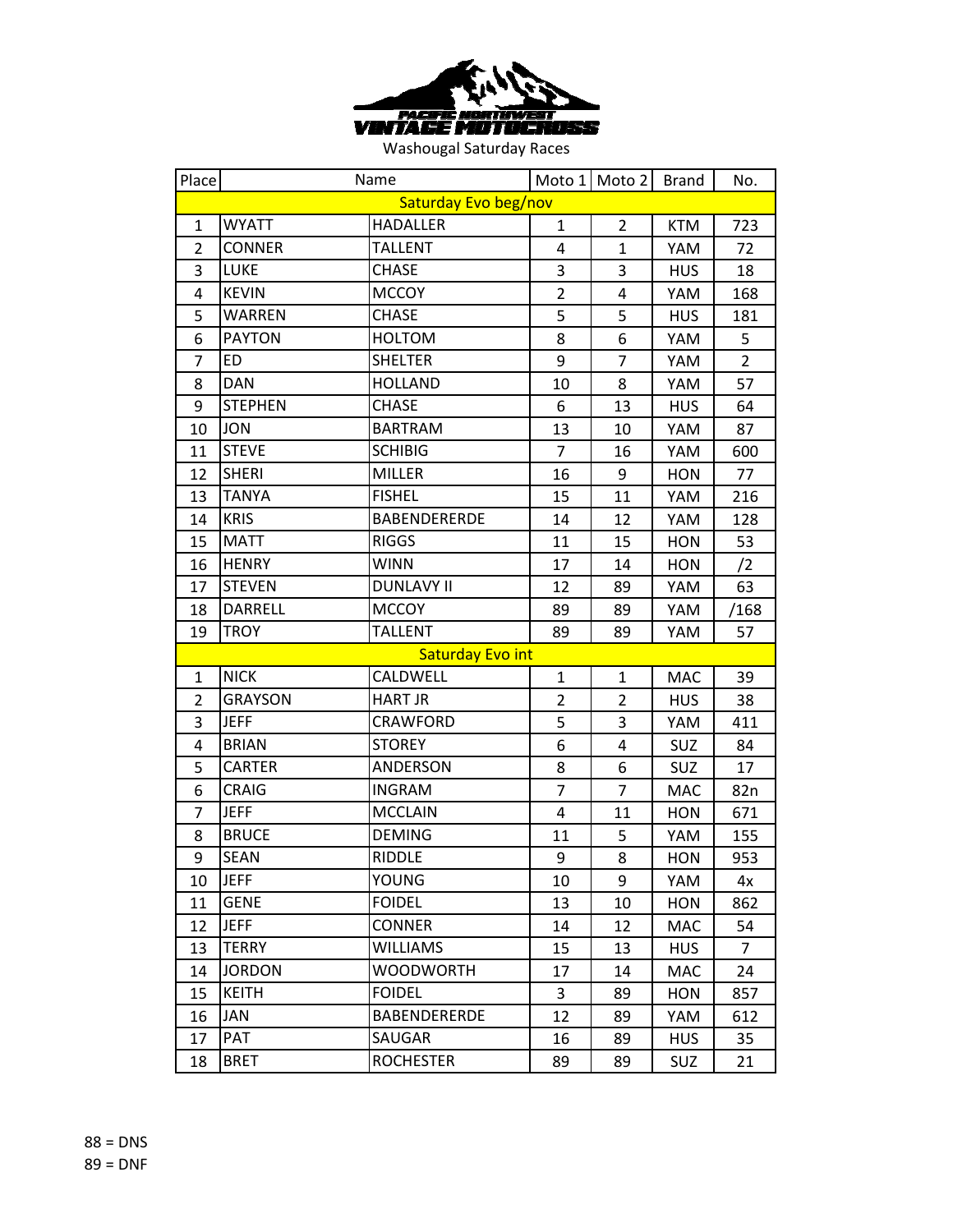

| Place            | Name             |                         | Moto 1         | Moto 2         | <b>Brand</b> | No.            |  |
|------------------|------------------|-------------------------|----------------|----------------|--------------|----------------|--|
| Saturday Evo exp |                  |                         |                |                |              |                |  |
| $\mathbf{1}$     | ERIC             | CHRISTIANSEN            | $\mathbf{1}$   | 3              | YAM          | 148            |  |
| $\overline{2}$   | <b>BLAKE</b>     | <b>KELLEY</b>           | 4              | $\overline{2}$ | YAM          | 12             |  |
| $\overline{3}$   | <b>CHAD</b>      | <b>NOAH</b>             | $\overline{2}$ | 4              | <b>HUS</b>   | 67             |  |
| 4                | <b>ROB</b>       | <b>LOTHROP</b>          | 3              | 6              | <b>HUS</b>   | /6             |  |
| 5                | <b>DENNIS</b>    | <b>KEELE</b>            | 5              | 5              | YAM          | 61             |  |
| 6                | <b>DAVE</b>      | <b>EAKIN</b>            | $\overline{7}$ | 8              | <b>HON</b>   | 56             |  |
| $\overline{7}$   | <b>DYLAN</b>     | <b>EVANGER</b>          | 9              | $\overline{7}$ | YAM          | 257            |  |
| 8                | <b>ANDY</b>      | <b>TEHIRKINE</b>        | 8              | 9              | YAM          | 39             |  |
| 9                | <b>KYLE</b>      | <b>SCHIBIG</b>          | 88             | $\mathbf{1}$   | <b>HON</b>   | 600            |  |
| 10               | <b>NATHAN</b>    | <b>SCHIBIG</b>          | 88             | 88             | <b>HON</b>   | 6              |  |
| 11               | <b>DALE</b>      | <b>EVANGER</b>          | 6              | 89             | <b>HON</b>   | 33             |  |
| 12               | <b>TRAVIS</b>    | <b>GARDNER</b>          | 89             | 89             | YAM          | $\overline{3}$ |  |
| 13               | <b>ROBB</b>      | <b>MESECHEN</b>         | 89             | 89             | <b>HUS</b>   | 78             |  |
| 14               | <b>CHRIS</b>     | <b>NELSON</b>           | 89             | 89             | <b>MAC</b>   | 490            |  |
|                  |                  | Saturday Revo 1 BEG/NOV |                |                |              |                |  |
| $\mathbf{1}$     | <b>KYLE</b>      | <b>GILKISON</b>         | 2              | $\overline{2}$ | YAM          | 81k            |  |
| $\overline{2}$   | SAM              | <b>FURER</b>            | 4              | $\mathbf{1}$   | YAM          | 6              |  |
| 3                | <b>VANCE</b>     | <b>KINCHEN</b>          | 5              | 4              | <b>HON</b>   | 17             |  |
| 4                | <b>DARREN</b>    | <b>PETERSON</b>         | 8              | 3              | <b>SUZ</b>   | 141            |  |
| 5                | <b>MARSHALL</b>  | <b>HOLTOM</b>           | $\overline{7}$ | 5              | <b>KAW</b>   | 452            |  |
| 6                | <b>DARRELL</b>   | <b>MCCOY</b>            | $\mathbf 1$    | 11             | YAM          | 168            |  |
| $\overline{7}$   | <b>ZACK</b>      | <b>WILSON</b>           | 6              | $\overline{7}$ | <b>HON</b>   | 838            |  |
| 8                | JIM              | <b>BARNES JR</b>        | 3              | 10             | <b>HON</b>   | 814            |  |
| 9                | <b>RORY</b>      | <b>EDMONSON</b>         | 9              | 6              | <b>HON</b>   | 81             |  |
| 10               | <b>ROB</b>       | <b>WOFFORD</b>          | 10             | 8              | <b>HON</b>   | 65             |  |
| 11               | <b>ZACHERY</b>   | <b>KOPPERT</b>          | 14             | 9              | <b>KAW</b>   | /3             |  |
| 12               | <b>LENNY</b>     | <b>BAYLESS</b>          | 12             | 12             | <b>HON</b>   | 87             |  |
| 13               | <b>MARK</b>      | <b>HAYNES</b>           | 11             | 89             | <b>HON</b>   | 3              |  |
| 14               | <b>CATHERINE</b> | <b>DUNLAVY</b>          | 13             | 89             | <b>HON</b>   | 44             |  |
| 15               | <b>ROBERT</b>    | SHANDROW                | 89             | 89             | <b>HON</b>   | 37             |  |